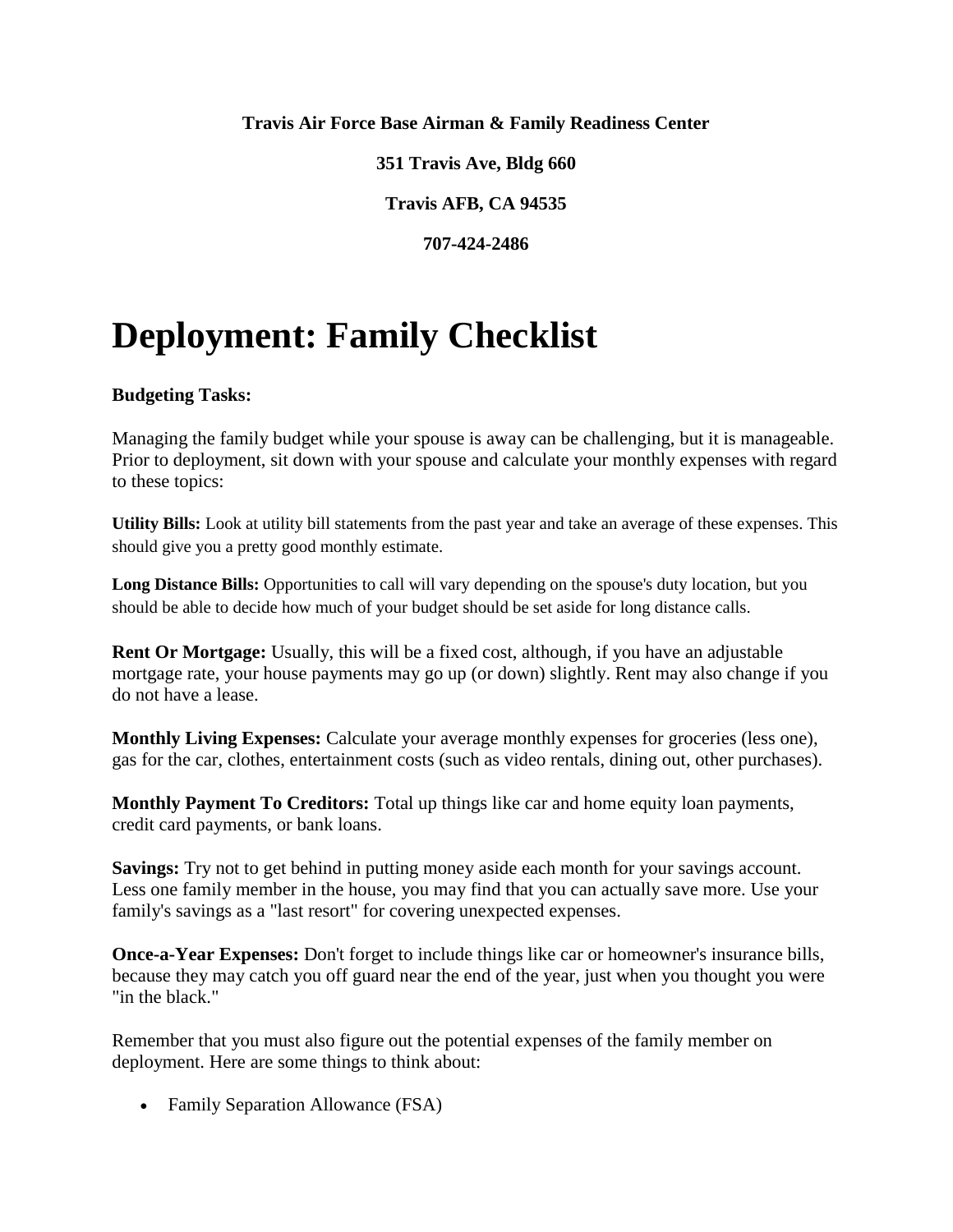- Rate Changes
- Reenlistment
- Longevity Pay Increases

For various reasons, your spouse may be required to extend their deployment. There are policies in place to provide you with compensation during their deployment.

**Banking Decisions:** Consider signing up for direct deposit (if you haven't already done so). Direct transfer of money into your account can speed up your ability to cover bills. Also consider opening separate checking accounts to ease confusion over who is writing checks and when they are written.

Set credit card limits for you and your spouse. Limits will help prevent you both from adding to your credit card debt (if you have any). Also decide who will be using which cards during your spouse's deployment.

Make sure that your checking and savings accounts are in the same bank so funds can be transferred easily.

The pay allotments that the military can set up for you can be a real plus by automatically setting aside money for specific use. Listed below are some typical allotments:

- Dependent Allotment (D)
- Bond Allotment (B)
- Contribution Allotment (C)
- Home Allotment (H)
- Savings Allotment  $(S)$
- $\bullet$  Insurance Allotment (I)

**Vehicles:** Car problems can be very aggravating if you don't know who to contact to remedy them. Here are some suggestions for the spouse on the home front:

Make certain you have the name of a trusted mechanic or automotive garage where you or a friend have taken a car for service. Repair costs can mount rapidly if you simply select a repair shop out of the phone book.

Be sure to keep a record of the correct type of battery, tires, oil, etc., for the car.

Keep track of when automotive registration, insurance, emissions inspections, or oil changes are due.

**Home/Apartment Maintenance:** Know what to do or who to call if something in your home breaks down. Untested plumbing, roofing, or repair contractors can be very costly.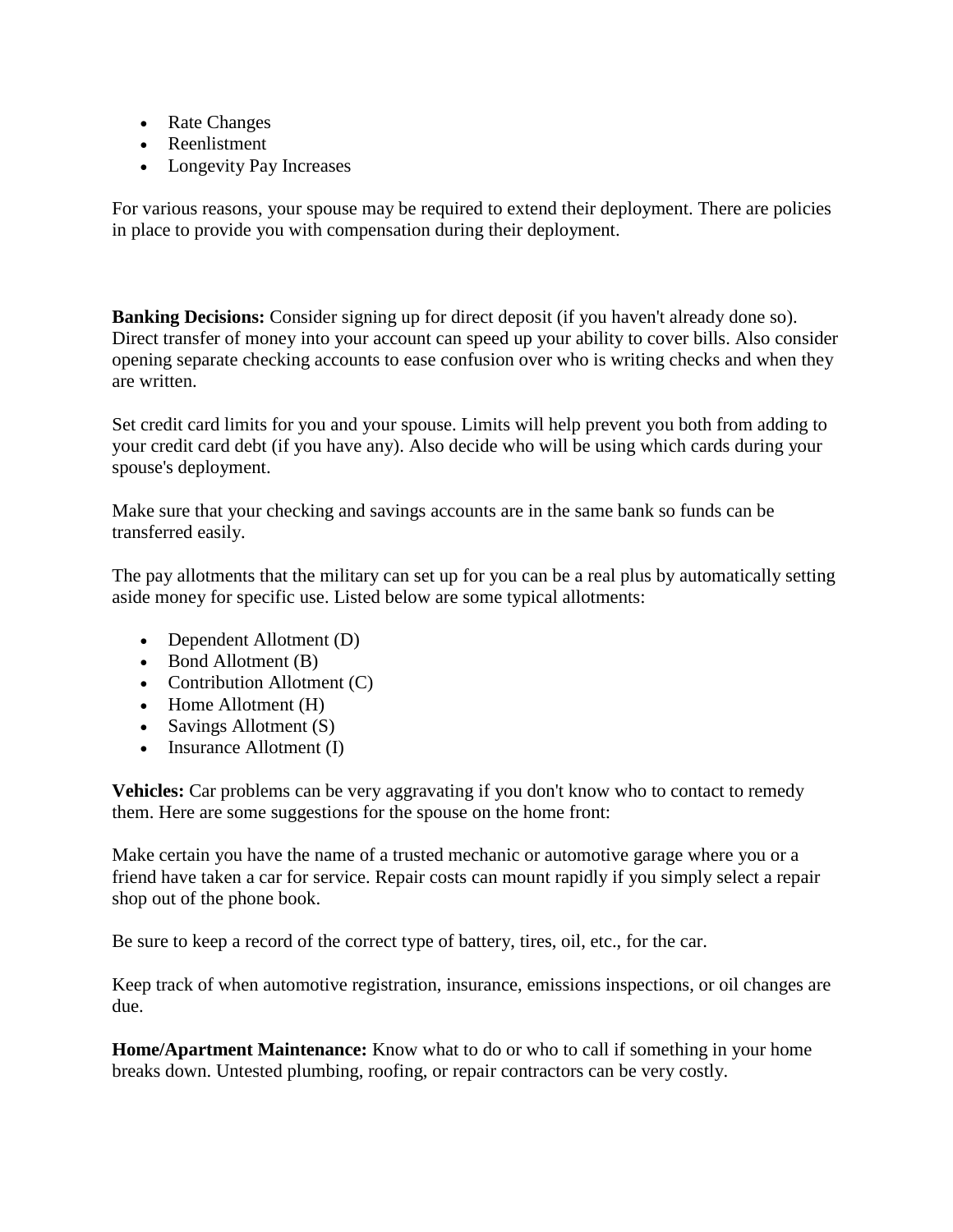Before your spouse leaves for deployment, give your home a security check inside and out. This should include testing (or installing) smoke alarms, and checking door and window locks, as well as outdoor lights or motion detectors (if you have them).

If a move is expected during deployment, discuss the process for moving your household goods. Review your homeowner's or renter's insurance policies.

**Know your Resources:** During deployment it is important to know who is out there waiting to assist you with all kinds of issues. If all else fails call Military OneSource, Airman and Family Readiness Center, Chaplain, Military Family Life Consultant, First Sergeant or Commander.

## **The Emotional Phases Of Deployment**

During deployments, many Reservists would agree that the hardest thing to deal with is being separated from his or her spouse and family. Likewise, this is probably the most difficult aspect for the spouse and family! Deployments can produce a variety of feelings but most couples experience a predictable cycle of emotions. Different feelings and reactions may occur in each cycle. Listed below are some of the more common emotions.

**Pre-Deployment Phase (6-8 weeks prior to deployment):** Feelings in this stage may include fear, anger, denial, resentment, excitement, and guilt. Common thoughts include "What will I do without him/her?" "I can't believe he/she is actually leaving me!" "How in the world will I cope with the kids?" and "I wish the ship would leave so I could get on with my life!" Reactions during this phase may vary between "honeymoon" like behavior to severe arguments.

**Deployment Phase (during the deployment):** Feelings in this stage may include relief, anxiety, enthusiasm, pride, and sense of abandonment. Thoughts associated with these feelings include "Now I can get on with my life!" "He left me...he actually left me!" "What if something happens that I can't handle?" and "I'm handling things so much better than I thought I would!". Reactions during this phase may include a change in schedule (eating and sleeping habits), intense busyness, establishing routine, and being independent.

**Reunion Phase (1-6 weeks prior to reunion):** Feelings in this stage may include anxiety, excitement, guilt, fear, and elation. Thoughts associated with this phase may include "Oh no, I didn't accomplish everything I needed to!" "Hey, I'm managing just fine without him/her!" "I can't wait to see him/her!" or "I wonder if he/she still loves me". All of these feelings and thoughts are normal. Reactions during this phase may include home improvement (cleaning, decorating, etc.) and increased focus on personal appearance (new hairstyle, shopping for a new outfit or lingerie, etc.).

**Post-Deployment Phase (1-6 weeks post reunion):** Feelings in this stage may include euphoria, resentment, and role confusion. Although this is an exciting and happy time for most couples, it is often the most difficult period they face. The servicemember may feel displaced and no longer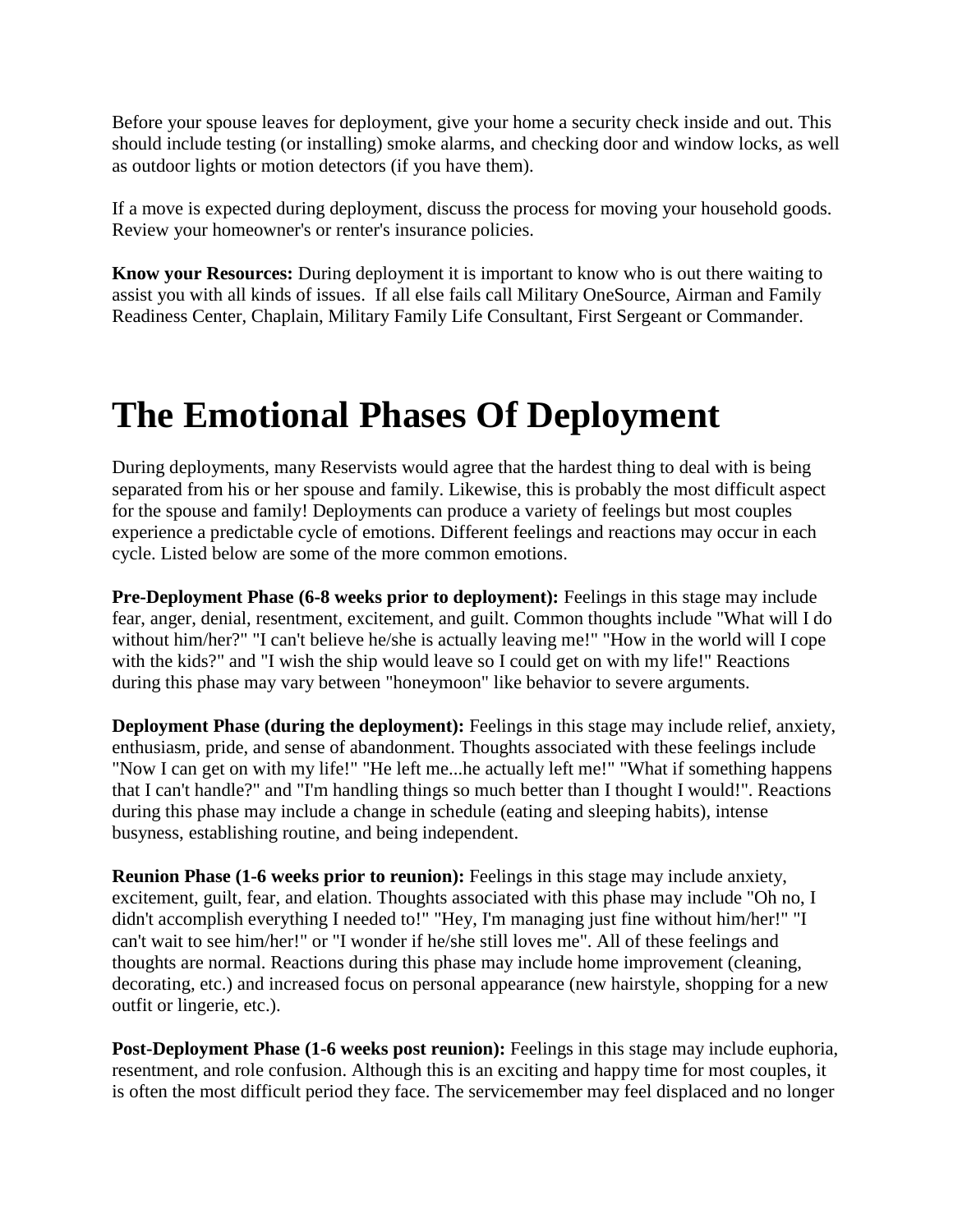needed in the day-to-day functioning of the family. The spouse may feel resentful when the servicemember attempts to take charge of an activity (finances, discipline, parenting). While they are reestablishing intimacy, they are also renegotiating their relationship and redefining roles.

**Each of you will react to separation differently:** Intensity of feelings vary, and normal ups and downs will occur regularly during separation. If you are having problems coping with the separation or feel overwhelmed, there are both civilian and military resources than can be of assistance to you.

# **Your Children And Separation**

Children going through deployment may experience many of the same effects as children of divorce. They worry about what will happen to them. They worry that the non-deployed parent will leave, too. Who will take care of them? This is particularly true if the family has trouble with mail deliveries or pay allotments which is sometimes the case in early days of separation. Preparing a child emotionally prior to departure will help the child cope as the service member leaves for training or for deployment.

Make sure children know they are loved. Whenever there is distress in a family, children assume responsibility for it. They may feel responsible that a parent is going away or feel that the parent does not love them anymore. Providing consistent, loving assurance will help alleviate this.

**Be Truthful**. Children are very perceptive! As soon as the service member starts planning and preparing for a drill or deployment, the child will catch on that something is up. Do not lie to your child in an attempt to shield him or her from the truth or they may assume something worse. Talk to your child openly and honestly.

**Share Feelings**. Children often lack the vocabulary to share their feelings. It will help if parents talk about their own feelings which will help children communicate their feelings. Let your child know that even negative thoughts and feelings are OK and normal.

**Explore Destination**. Using a map or globe, show your child where you are going and chart your route. Using books or encyclopedias, explore weather conditions, cultural norms, or products produced in that region.

**Communicate with Teachers**. If your child is school-age, let the teacher know what is going on at home. The teacher may use maps and chart your travels with the class!

**Design an Activity to Pass Time**. With your child, design or create an activity to help mark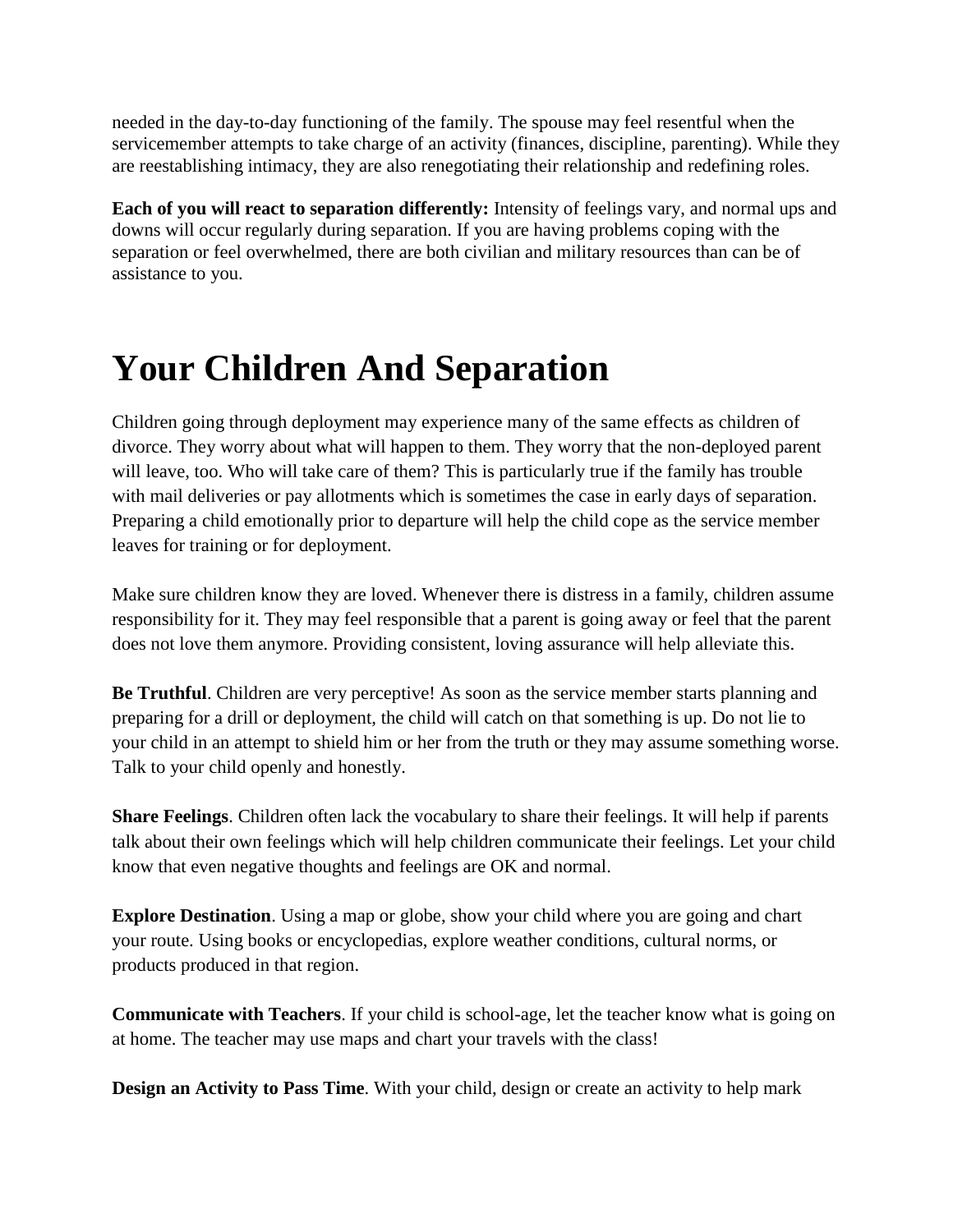time. For younger children, make a paper chain with a link for each day you will be gone that the child can use to measure time (the child will break a link each day). For an older child, choose a book that you both would enjoy and each read a pre-assigned passage every day.

**Show Your Workspace**. If possible, set aside time to show your child the ship and where you will be eating, sleeping, and working. Or, take your child to the armory prior to departure and show him or her the artillery guns or weapons that you might be working with while away.

**Let Your Child Help You Pack**. Letting your child help you pack will allow him or her to be more involved in the process and also allow them to "care" for you. If possible, let them decorate the inside of your footlocker. Not only will they have great fun but you will enjoy their artwork for days and months to come.

### **Signs of Distress**

Even with the best laid plans and a cheerful demeanor, parents cannot always prevent their children from experiencing stress when the Reserve member is called to duty. They may not fully understand why Dad or Mom is gone and they may worry about their safety. They will also be very perceptive to what the parent at home is feeling. These fears may consciously or subconsciously trouble children. The following are signs of separation anxiety that children may exhibit when their parent is away.

### **Preschool or Kindergarten Age Children**

- Clinging to people or favorite toy or blanket.
- Unexplained crying or tearfulness.
- Choosing adults over same-age play mates.
- Increased acts of violence toward people or things.
- Shrinking away from people or becoming very quiet.
- Sleep difficulties or disturbances (waking, bad dreams)
- Eating difficulties or change in eating patterns.
- Fear of new people or situations.
- Keeps primary care giver in view.

### **School-Age Children**

Any of the signs listed above, and:

- A rise in complaints about stomachaches, headaches, or other illnesses.
- More irritable and crabby.
- Problems at school (drop in grades, does not want to go, or general complaining)
- Anger toward at-home parent.

#### **Adolescents**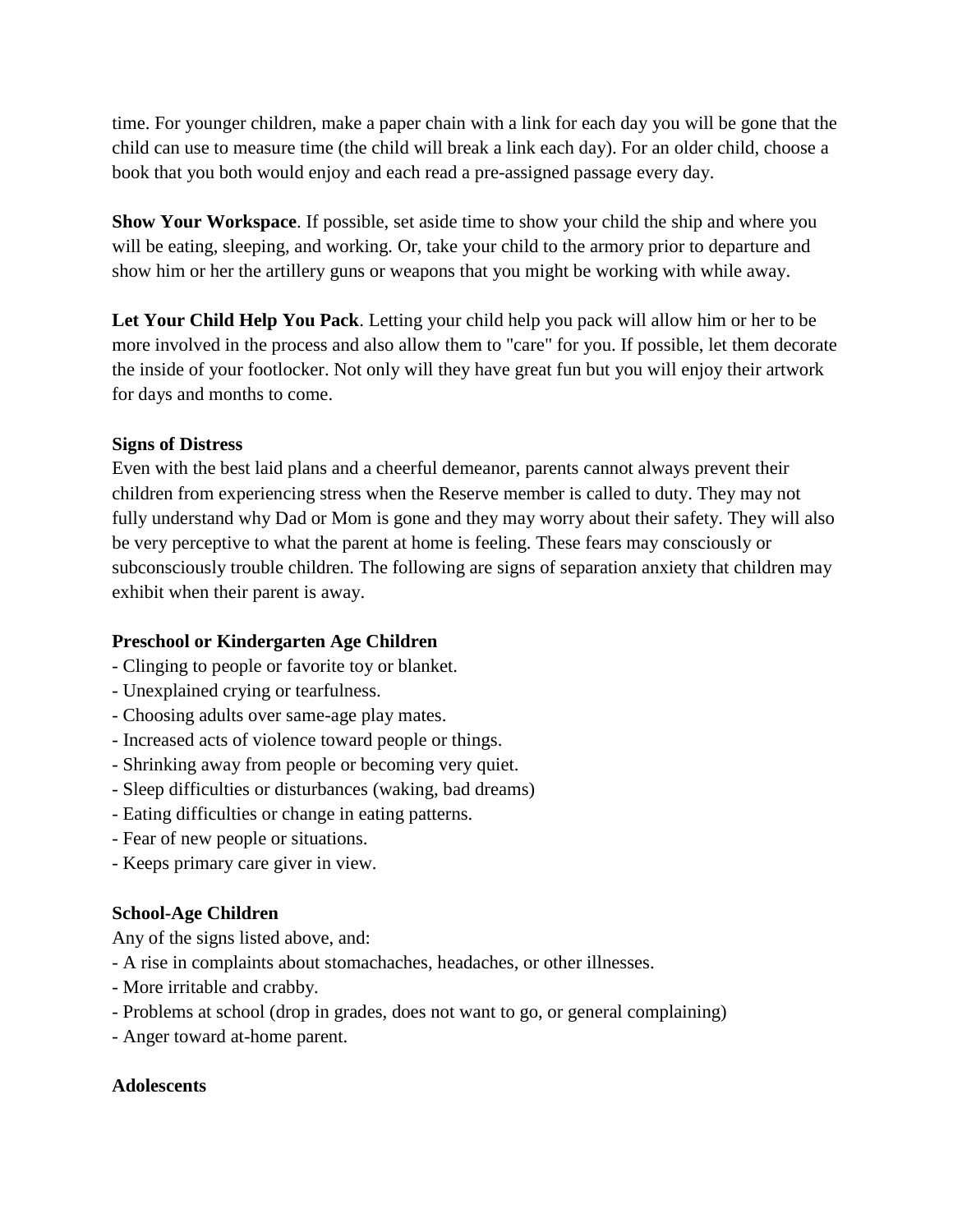Any of the signs listed above, and:

- Acting out behaviors (trouble at school, home, law)
- Low self-esteem and self-criticism.
- Misdirected anger (lots of anger over small things; directed at siblings/parent)
- Sudden or unusual school problems.
- Loss of interest in usual interests and hobbies.

#### **Positive Aspects of Separation**

Many parents worry about the negative impact of deployments on children. However, deployments offer many positive growth opportunities. Several psychological studies show that despite the distress during separation significant developmental gains are made by many children. Some positive aspects of separation include:

Fosters maturity. Military children encounter more situations and have broader and more varied experiences than children from non-military families. Induces growth. Military children learn more about the world and how to function within a community at an earlier age. Taking on additional responsibilities in a parent's absence provides a chance to develop new skills and develop hidden interests and abilities.

Encourages independence. Military children tend to be more resourceful and self-starters. Prepares for separations. In a life-style filled with greetings and farewells from deployments and relocations, helps for future farewells and building new friendships.

Strengthens family bonds. Military families make emotional adjustments during a separation which often lead them to discover new sources of strength and support among themselves. A major function of family readiness is assuring that the family is aware of all support services available to them and how to access these services. It is imperative that the Reserve family realize that they are not alone and, chances are, whatever problem or situation they encounter has been addressed before.